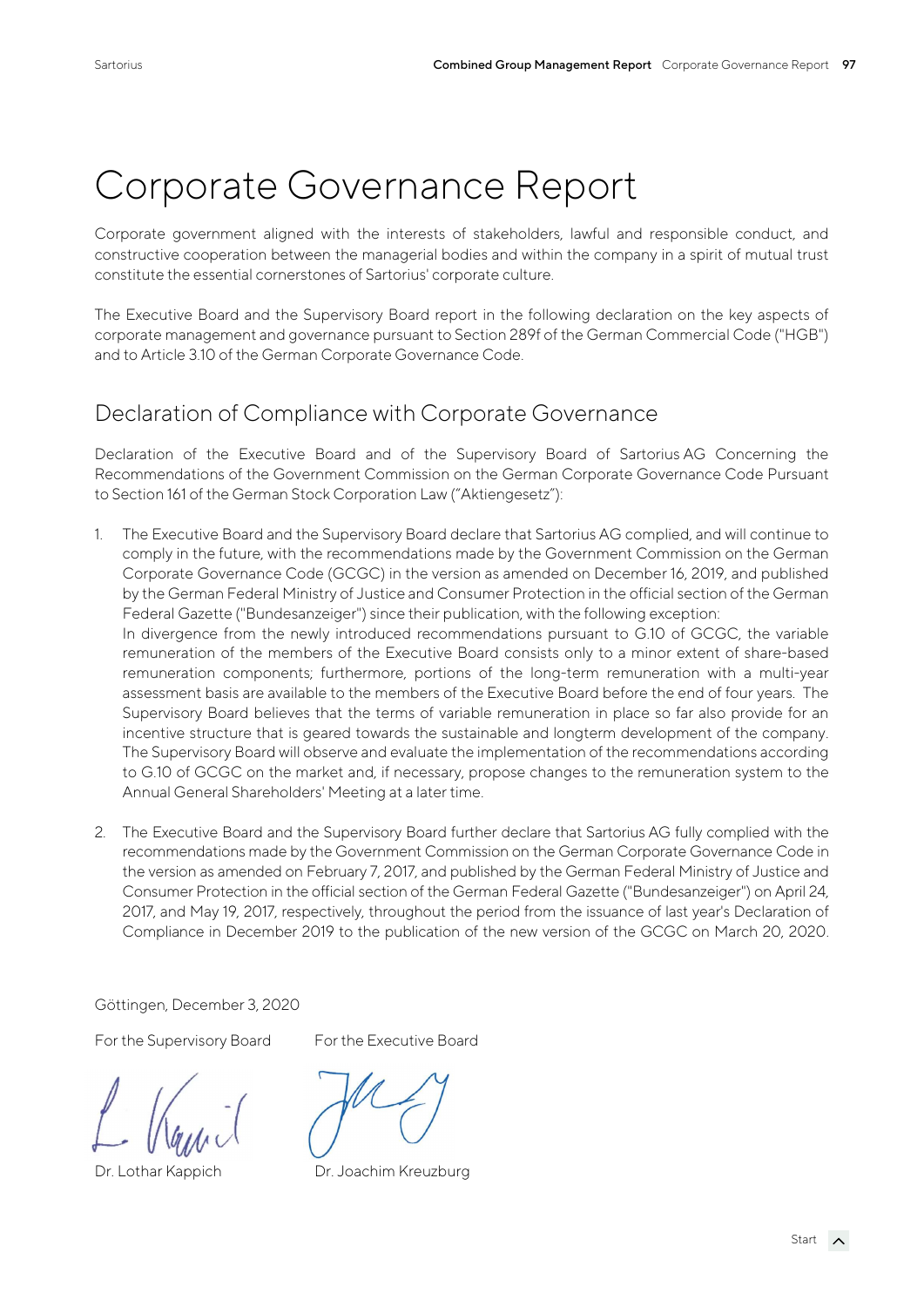## Further Remarks Concerning Corporate Governance

Sartorius AG is a joint stock corporation founded under German law and headquartered in Göttingen, Germany. With the Annual General Shareholders' Meeting, Supervisory Board and Executive Board, it has three corporate managerial bodies whose tasks and powers are essentially derived from the German Stock Corporation Law ("Aktiengesetz") and the company's Articles of Association.

As owners of the company, the shareholders exercise their rights at its Annual General Shareholders' Meeting, where they decide, in particular, on the appropriation of profits, measures concerning share capital, amendments to the Articles of Association, discharge of the Supervisory Board and the Executive Board and the appointment of statutory auditors, as well as electing shareholder representatives to the Supervisory Board. The Annual General Shareholders' meeting is held at least once a year within the first eight months of the respective fiscal year.

In managing the company, the Supervisory Board and the Executive Board perform their tasks in a two-tier board structure, each with separate duties and powers.

The Supervisory Board appoints members to the Executive Board, determines their remuneration and monitors and advises the Executive Board in its management of the company. The Supervisory Board is not authorized to take any operational management measures for the business.

The Executive Board is responsible for independently managing the company. In particular, it defines corporate strategy, coordinates and agrees on this approach with the Supervisory Board and implements such corporate strategy. In line with established reporting obligations, the Executive Board regularly informs the Supervisory Board promptly and comprehensively, and requests the latter's approval for certain key business transactions.

# Composition and Operating Mode of the Supervisory Board and Its Committees

The Supervisory Board has an equal number of shareholder representatives and employee representatives: six shareowner representatives elected by the Annual General Shareholders' Meeting and six employee representatives elected according to the German Codetermination Law ("Mitbestimmungsgesetz"). Details on the members of the Supervisory Board and its committees are provided on pages 230 to 237.

The Supervisory Board Chairman coordinates the work within this board and convokes and conducts Supervisory Board meetings. Furthermore, he is the first individual for the Executive Board to contact and externally represents the matters of the Supervisory Board.

The Supervisory Board holds at least two meetings every six months; as a rule, four or more meetings take place, as required. This board has established four committees: the Executive Task Committee, the Audit Committee, the Conciliation Committee and the Nomination Committee. The Executive Task Committee, Audit Committee and Conciliation Committee each have four members, consisting of an equal number of shareholder representatives and employee representatives (for all three committees named here: Dr. Lothar Kappich (Chairman of the Executive Task Committee and the Conciliation Committee), Prof. Dr. Klaus Rüdiger Trützschler (Chairman of the Audit Committee), Mr. Uwe Bretthauer und Mr. Manfred Zaffke); the Nomination Committee is composed of three shareholder representatives (Dr. Lothar Kappich, Dr. Daniela Favoccia and Prof. Dr. Klaus Rüdiger Trützschler). The Executive Task Committee and Audit Committee hold regular meetings; the Conciliation Committee and the Nomination Committee meet only as necessary.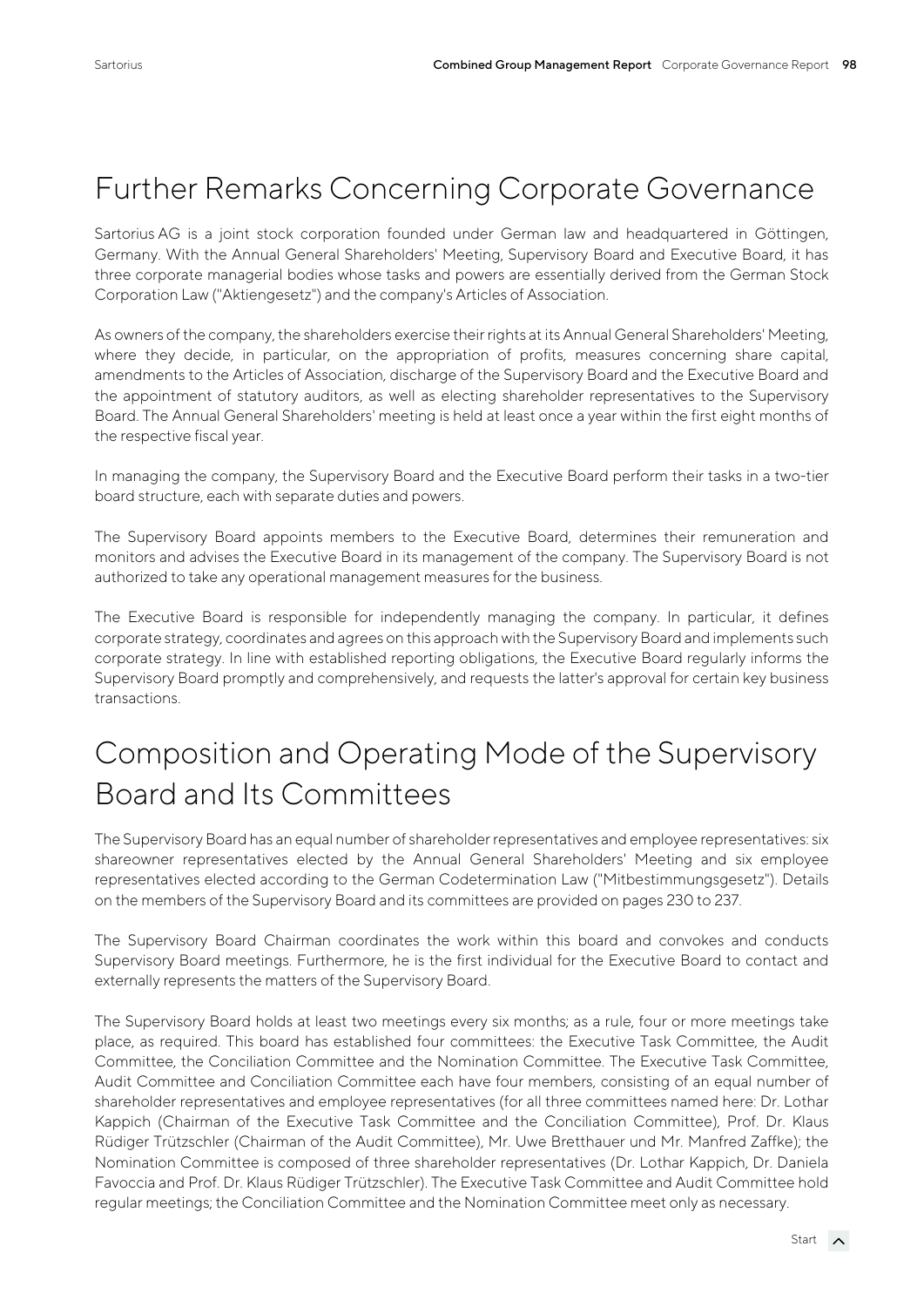The Executive Task Committee carries out preparatory work for resolutions and issues to be addressed in the meetings of the Supervisory Board. It also oversees the preparations for appointments, including the remuneration and employment contract conditions of members of the Executive Board. The Audit Committee supports the Supervisory Board in performing its supervisory function. The Chairman of the Audit Committee is an independent member of the Supervisory Board and has detailed knowledge and extensive experience in the application of accounting standards and internal control systems from his own professional practice. The Conciliation Committee meets if the majority required in connection with the appointment of members to the bodies authorized to represent the company for legal purposes is not reached. The Nomination Committee comprises representatives of the shareholders only. Its function is to propose suitable candidates to the Supervisory Board for the latter's election proposals submitted to the Annual Shareholders' Meeting. More information on the individual meetings held in the reporting year by the Supervisory Board and its committees is given in the Report of the Supervisory Board on pages 14 to 18.

The Supervisory Board carries out an assessment annually to determine how effectively the board as a whole and its committees fulfill their tasks. This self-assessment is based on a questionnaire containing 46 statements on various topics, in part directed especially to shareholder representatives or employee representatives, to which every member of the Supervisory Board can quantify his or her agreement on a scale of 0 to 5. In addition, two open questions solicit suggestions for the improvement of the work of the Supervisory Board as well as other general remarks or feedback. The evaluation of the questionnaires ensures anonymity. The results are discussed regularly in one of the Supervisory Board's annual meetings.

#### Appointment Objectives for the Supervisory Board; Diversity Policy and Competence Profile

Members of the Supervisory Board of Sartorius AG are to be appointed such that they, on the whole, have the knowledge, skills and experience that are necessary to perform the board's duties properly.

For this purpose and based on the recommendations of the German Corporate Governance Code, the Supervisory Board decided on the following appointment objectives:

- **Independence: The Supervisory Board should contain at least four members on the shareholder** side. Age limit: A fundamental age limit of 70 applies to members of the Supervisory Board at the time they are elected. The age limit may be waived in individual cases, provided there are no reservations about the suitability of the persons proposed and their election is expedient to the interests of the company in spite of the age limit being exceeded.
- Maximum number of mandates / time resources: A Supervisory Board member who is not a member of the management board of a listed company should not hold more than five Supervisory Board positions at external listed companies or perform comparable functions; in this regard, the chairmanship of a Supervisory Board counts twice. A Supervisory Board member who is a member of the management board of a listed company should not hold more than two Supervisory Board positions at external listed companies or perform comparable functions, and should not chair the Supervisory Board at an external listed company. Regardless of other mandates held, care must be taken that every member has enough time to fulfill his mandate in the Supervisory Board of Sartorius AG.
- Former members of the Executive Board: No more than two former members of the Sartorius Executive Board should serve on the Supervisory Board at any one time.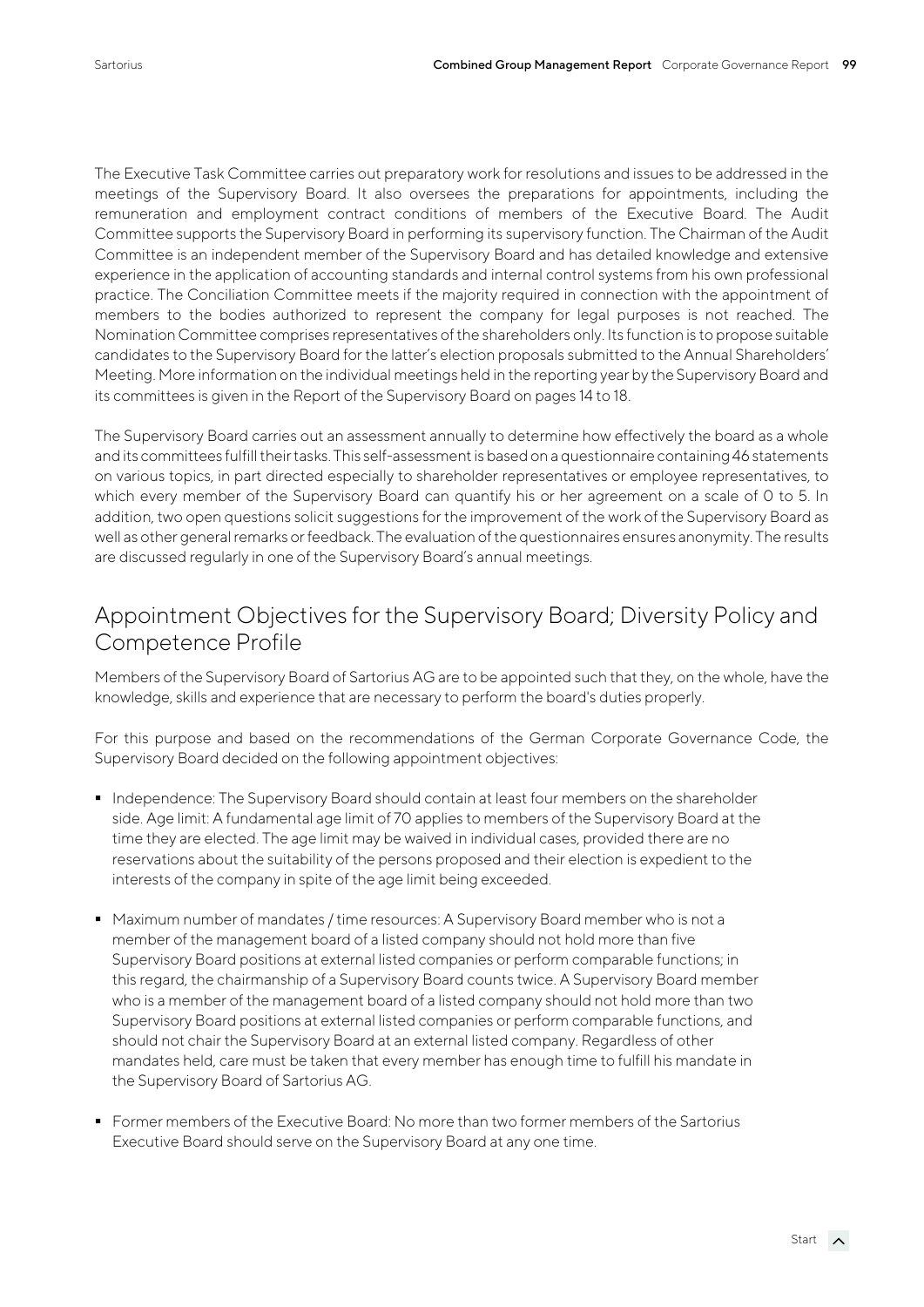**Function at competitor companies: Members of the Supervisory Board should not hold any** board function or consulting mandate at companies that are important competitors of Sartorius AG, and should not be in a personal relationship to an important competitor.

In addition, the Supervisory Board has defined a competence profile for itself. It also covers aspects such as diversity, with regard, for example, to professional background and international experience. In view of achieving an appropriate gender balance, the legal quotas of at least 30% women and at least 30% men apply to the Sartorius Supervisory Board. The shareholder representatives and the employee representatives decided to fulfill these legal targets separately.

- In its election proposals for membership, the Supervisory Board is required to consider whether candidates have international experience or an international background within the scope of its current members.
- The Supervisory Board must have members with expertise in one or several of the international markets relevant for Sartorius.
- Members of the Supervisory Board need to bring in knowledge of technologies and products relevant to the Group, as well as of digitalization, and experience in research and development, particularly in the biopharmaceutical industry.
- The Supervisory Board must have members who have expertise in setting up and developing innovative business models, as well as knowledge of corporate strategies.
- **Members of the Supervisory Board need to have in-depth knowledge of financial business** processes and competences in financial controlling and risk management; at least one independent member of the Supervisory Board must have expert knowledge of accounting or auditing (Section 100, Subsection 5, of AktG).
- Members of the Supervisory Board must have expertise in law, corporate governance and compliance.
- The Supervisory Board needs to have in-depth knowledge and a thorough background in issues concerning human resources.

According to the Supervisory Board's self-assessment, the members on its board meet the diversity and competency requirements. In addition, the board meets the appointment objectives described above.

In the opinion of the shareholder representatives on the Supervisory Board, Prof. Dr. David Ebsworth, Dr. Daniela Favoccia, Ilke Hildegard Panzer, Prof. Dr. Thomas Scheper and Prof. Dr. Klaus Rüdiger Trützschler are independent members of the Supervisory Board. As the executor for the community of heirs of Horst Sartorius, Dr. Lothar Kappich is to be regarded as dependent upon the controlling shareholder. However, despite the fact that Dr. Kappich has served on the Supervisory Board since April 2007 and has thus been a member for more than 12 years, the shareholders on the Supervisory Board regard him as independent of the company and its Executive Board. Thus a Supervisory Board membership of many years alone should not, in this case, lead to the fear of a personal or business relationship with the company or its Executive Board that would justify a significant and not merely temporary conflict of interest. In particular, the circumstance that Dr. Kappich represents the majority of the voting rights in the company counters the presumption of his dependence on the company and its Executive Board.

With a view to achieving an equal gender balance, the Supervisory Board meets the quota of 30% set for the underrepresented gender. The Supervisory Board includes a total of seven men (around 58%), of whom four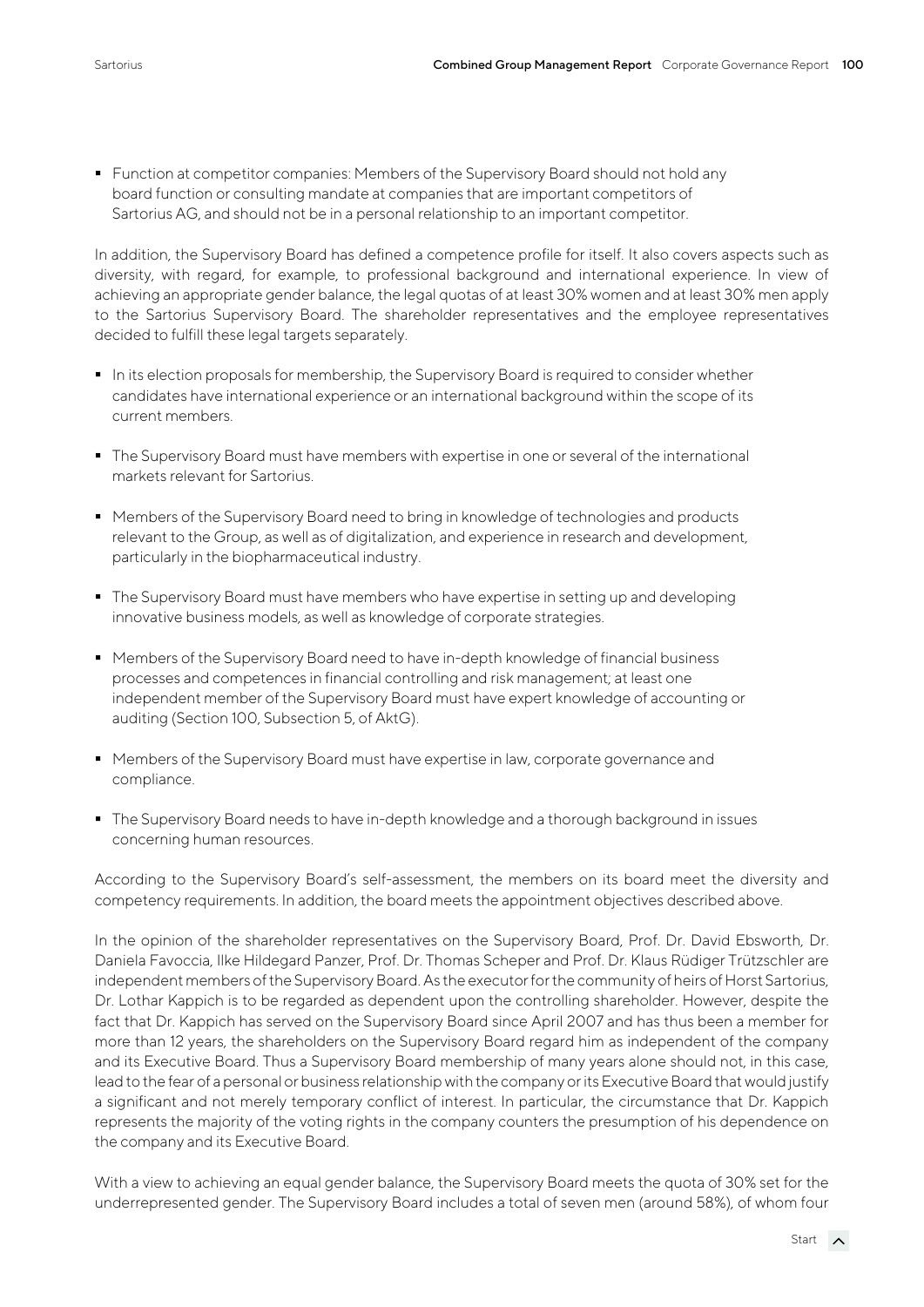are shareholder representatives and three are employee representatives. In addition, five women (around 42%) are members of this board, among them two representatives of the share owners and three representatives of the employees. As a result, the gender quota requirements are met on both sides of Supervisory Board representation and on the full Supervisory Board itself.

To facilitate comparison of the appointment objectives, brief resumés of the Supervisory Board members are available on the Sartorius website.

# Composition and Operating Mode of the Executive Board

The Executive Board of Sartorius AG manages the company under its own responsibility, with the goal of increasing the company's sustainable value. It develops the company's strategy, coordinates it with the Supervisory Board and ensures implementation of this strategy. Beyond that, the rules of procedure for the Executive Board define the legal transactions requiring approval by the Supervisory Board in order for such transactions to be effected. The Executive Board is responsible for compliance with all provisions of the law and the company's internal policies, as well as for appropriate risk management.

Decision-making by the Executive Board is done at its regular meetings, which are convoked and conducted by the Chairman. Other specialists and managers are invited as necessary to provide advice.

The Executive Board members are jointly responsible as a collegiate body for matters of special significance. As for the board's remaining responsibilities, each member independently manages the area assigned to him or her according to the plan for allocation of areas of responsibilities, and is required to notify the Chairman of all material transactions and events.

#### Composition of the Executive Board, Diversity and Competency Requirements

In the opinion of the Supervisory Board, the basic qualification criteria for appointments to positions on the Executive Board are professional qualifications for heading each particular area of responsibility, a proven track record in the individual's career path and convincing managerial skills. In addition, the Supervisory Board also considers the aspect of diversity in its appointment decisions. Therefore, the Supervisory Board strives to appoint people with complementary profiles, professional and personal life experiences and in different age brackets to the Executive Board. Moreover, the latter board is required to have broad international experience.

The Supervisory Board deals regularly with succession planning for the Executive Board in its Executive Task Committee and in its plenary sessions. To identify special talent within the company, promising junior staff are invited to make presentations to the Supervisory Board on specific topics.

An Executive Board member should not be older than 65 years of age at the time of his or her appointment. The age limit can be waived in individual cases, provided there are no reservations about the suitability of the person proposed and his or her appointment is expedient to the interests of the company in spite of the age limit being exceeded.

Pursuant to the German Act on Equal Participation of Women and Men in Executive Positions in the Private and the Public Sectors, the Supervisory Board defined a target quota for the Executive Board that is described in the following section.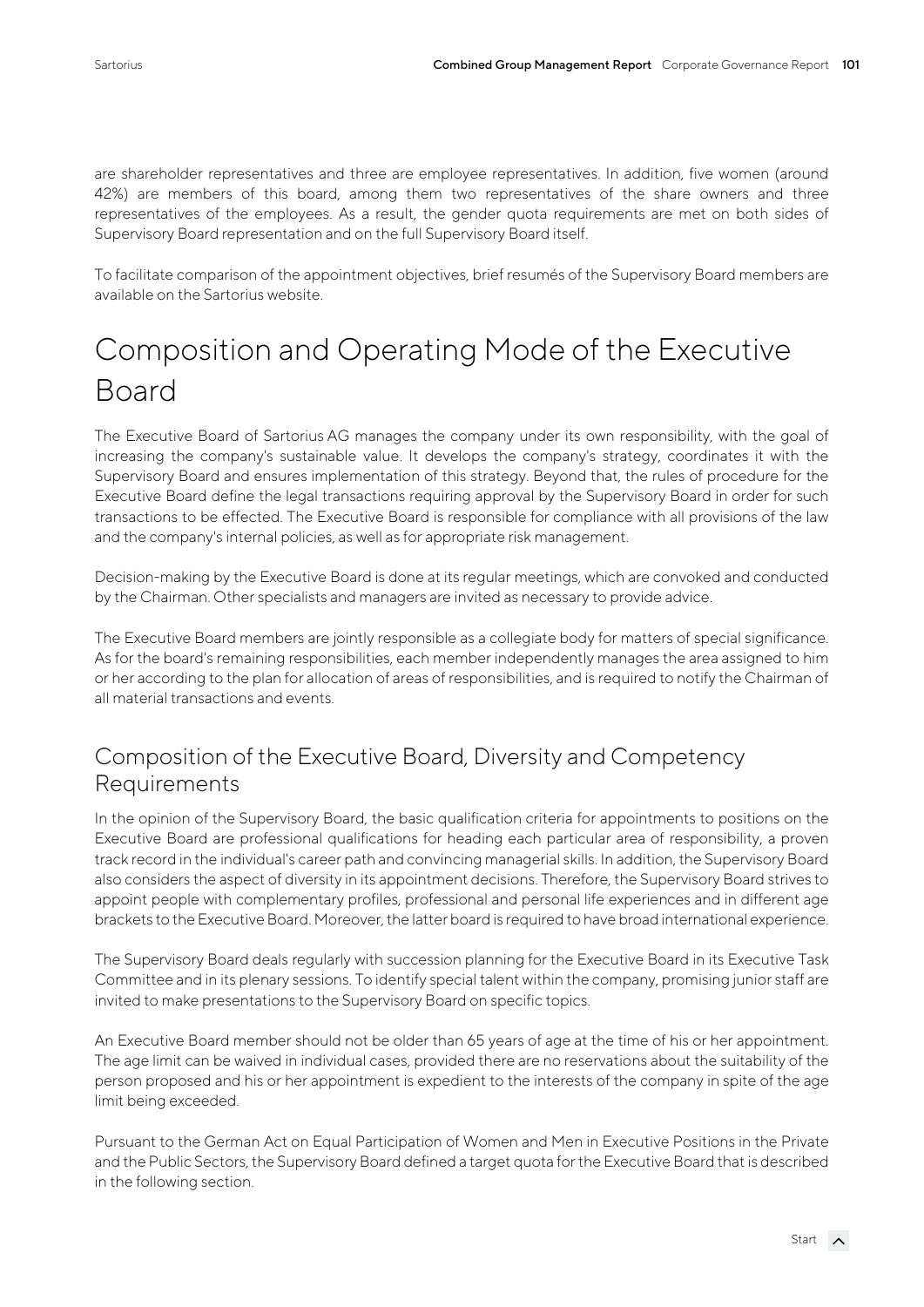The Sartorius Executive Board is a committee that presently consists of four members and is therefore relatively small; the establishment of a rigid gender quota can be problematic. The current four members of the Executive Board of Sartorius AG are men. The appointment of at least one woman to the Executive Board was defined as a target to be met by the present deadline of June 30, 2022.

Likewise with regard to the appointment of women to the Executive Board of Sartorius AG, the Supervisory Board supports the activities of the Executive Board to further increase the percentage of female executives at the first two management levels in the company. The Executive Task Committee responsible and the full Supervisory Board regularly receive reports on the development of the proportions of women in senior-level management positions

### First and Second Management Levels Below the Executive Board

Over the past years, the percentage of women at the first two management levels below the Executive Board has considerably increased on the whole and is already at a comparably high level.

The Executive Board resolved in 2017 to increase the proportion of women at both levels of management below this board to around 30% by the next deadline of June 30, 2022. Currently, the proportion of women at the first level is around 38% and at the second level around 21%, thus exceeding or approaching the established target quota. In general, it should be noted that owing to the relatively small number of managers at the first level, even individual personnel changes can lead to sizable swings in the quota. Moreover, in the past the consolidation of acquired companies has frequently led to a slight dilution in the proportion of women, and this effect cannot be excluded in the future.

# Further Corporate Governance Practices

### Risk Management

Conscientious management of commercial risks is a key principle of good corporate governance. Sartorius AG and the Group have at their disposal enterprise-wide and company-specific reporting and control systems designed to facilitate the recording, assessment and management of commercial risks. These systems are developed and adapted continuously as conditions evolve. The Executive Board informs the Supervisory Board regularly of existing risks and their development. The Audit Committee is concerned, in particular, with monitoring of the following: the accounting process including reporting; the efficacy of the internal control system; risk management and the internal auditing system; compliance; and the independent statutory audit. Details on risk management are presented in the Opportunity and Risk Report.

### **Transparency**

Sartorius AG places great importance on disclosing consistent and complete information promptly. Information about the economic position of the Group and new developments is consequently released regularly, without delay, as it becomes known in order to inform participants in the capital market and interested members of the public at large. The annual report, first-half financial report and quarterly reports are published within the timeframes specified for this purpose. Current developments and material events are publicized as press releases and, where appropriate, ad hoc announcements. This information is usually made available in German and English simultaneously and published via suitable media and on the internet.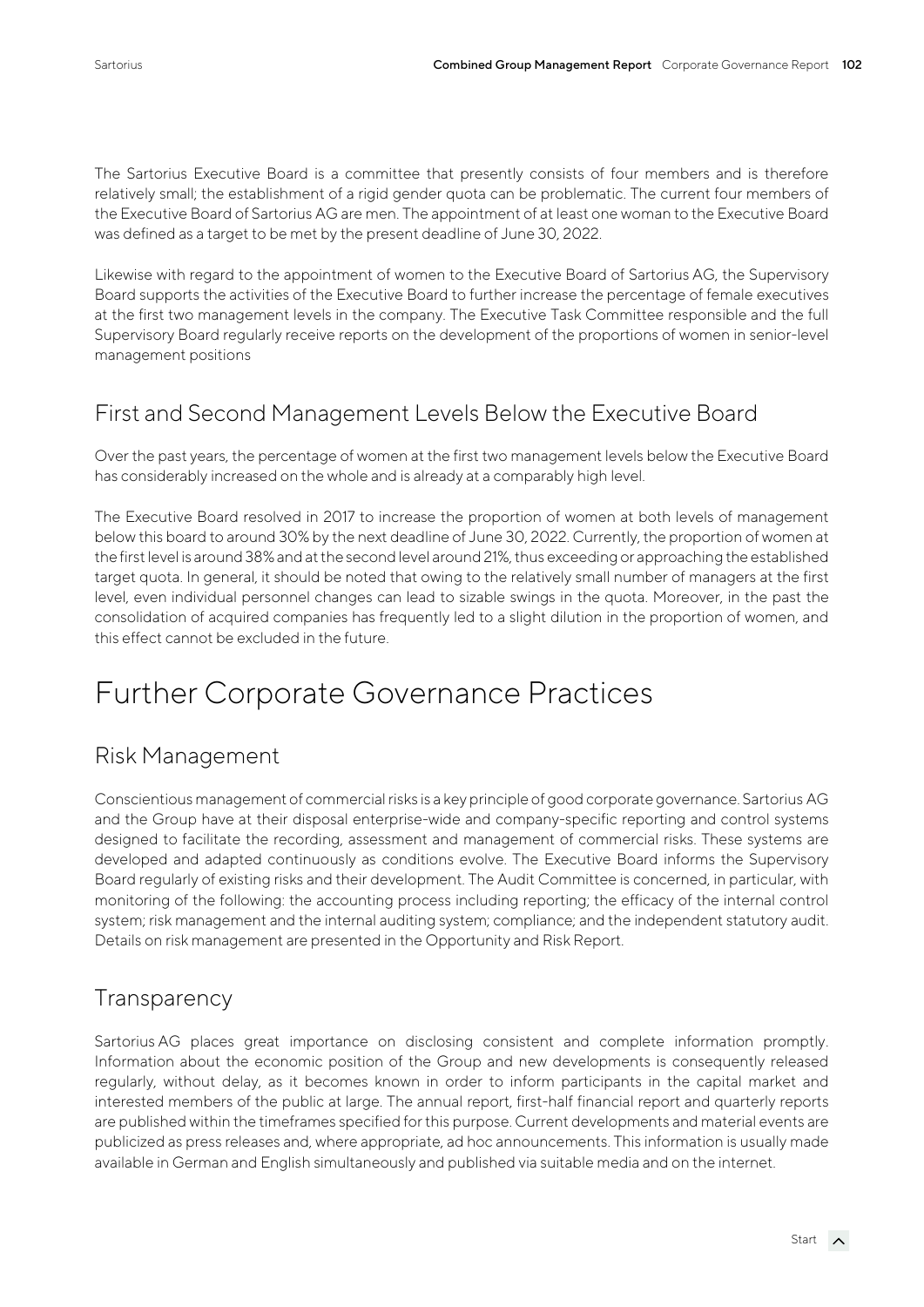The chief recurring events and publications, such as the Annual General Shareholders' Meeting, the annual report and the interim reports, are listed on a financial calendar that may be viewed at any time on the Group website.

#### Share Trading Activities of Supervisory and Executive Board Members

The following notifiable proprietary trading involving shares of Sartorius AG or related financial instruments by the members of the Executive Board and the Supervisory Board or other persons with management responsibilities or their related parties were reported to us: The Chairman of the Executive Board, Dr. Joachim Kreuzburg, informed us on November 30, 2020, of the grant of 13,785 ordinary shares and 13,785 preference shares as share-based remuneration components.

The Chairman of the Executive Board, Dr. Joachim Kreuzburg, holds 113,785 ordinary shares and 113,785 preference shares in the company. They were transferred to him as components of his remuneration on the basis of corresponding agreements in his employment contracts of December 18, 2015, and November 26, 2020, each with a minimum holding period of four years from the beginning of the respective contract. For further information on this transfer, please see the Remuneration Report on pp. 105 et seq.

As executor of the estate of Horst Sartorius, the Supervisory Board Chairman, Dr. Lothar Kappich, holds around 50.1% of the ordinary shares issued by the company. Beyond this, there is no notifiable possession of shares or financial instruments by members of the Executive Board or Supervisory Board consisting directly or indirectly of more than 1% of the shares issued by the company.

#### Accounting and Independent Statutory Audit

The consolidated financial statements and the Group Management Report, as well as the consolidated interim financial statements and reports, are prepared in accordance with the International Financial Reporting Standards (IFRS) as they are to be applied within the EU, and according to the commercial law regulations to be applied under Section 315e, Subsection 1, of the German Commercial Code, HGB. The annual financial statements of Sartorius AG are prepared in accordance with German commercial law, HGB. The consolidated financial statements and the annual financial statements are prepared by the Executive Board, audited by the independent auditors elected by the Annual General Shareholders' Meeting and approved by the Supervisory Board.

It has been agreed with the independent auditors that they will notify the Supervisory Board directly of any potential disqualification or bias issues and any material findings and incidents identified during the audit. This also encompasses the corporate governance reporting duties pursuant to Section 161 of the German Stock Corporation Law (Aktiengesetz).

### Basic Principles of Our Compliance Management System |Code of Conduct

With its compliance management system that is valid worldwide, Sartorius ensures that the members of its individual boards, executives and employees comply with all legal regulations and codes, and perform their activities in accordance with the company's internal rules and guidelines. Targeted training and awarenessraising prevent any misconduct, as well as economic damage and loss of image.

Sartorius makes every effort to ensure optimal risk management by using a combination of approaches: a preventive compliance approach designed to proactively stop any potential breaches before they occur and

Start <br/>  $\overline{\phantom{a}}$